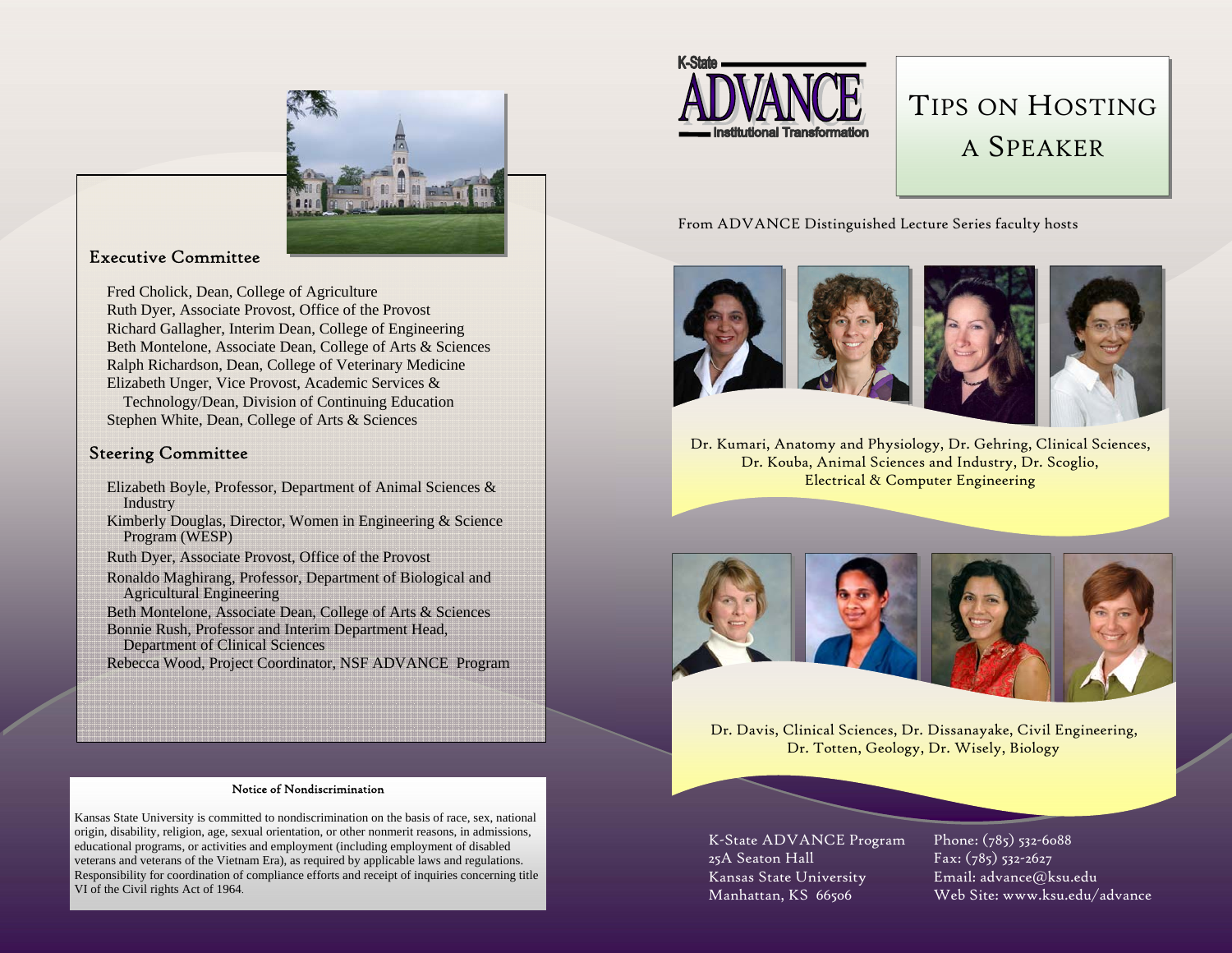## ADVANCE PROGRAM

## INTERACTIONS AFTERTHE VISIT

The Kansas State University ADVANCE Institutional Transformation program is a coordinated campus effort to achieve institutional transformation by increasing the participation and advancement of women faculty in the science, mathematics and engineering disciplines. The program is supported by a \$3.5 million, five-year National Science Foundation award.

The K-State ADVANCE Distinguished Lecture Series Program establishes and expands the professional networks of women faculty members by giving them the opportunity to invite nationally recognized leaders for a lecture and campus visit. Two important roles that these leaders can play are as career mentors and as outside references for tenure and/or promotion.

**Application guidelines for K-State faculty are available at www.ksu.edu/advance/adls.** 



All images are of previous ADVANCE Distinguished Lecture Series (ADLS) participants.

This material is based upon work supported by the National Science Foundation under Grant No. SBE-0244984.



Dr. Patton, Diagnostic Medicine and Pathobiology



Dr. Hutchinson, Biological and Agricultural Engineering

- $\boxtimes$  Send thank you letter or email to speaker
- $\boxtimes$  Explore opportunities to visit at professional meetings
- $\boxtimes$  Ask speaker to review manuscript and grant proposal drafts
- $\boxtimes$  Send occasional email updates about your achievements to speaker
- $\boxtimes$  Consider a reciprocal visit to the speaker's institution
- $\boxtimes$  Ask speaker to serve as an outside reference for your tenure and promotion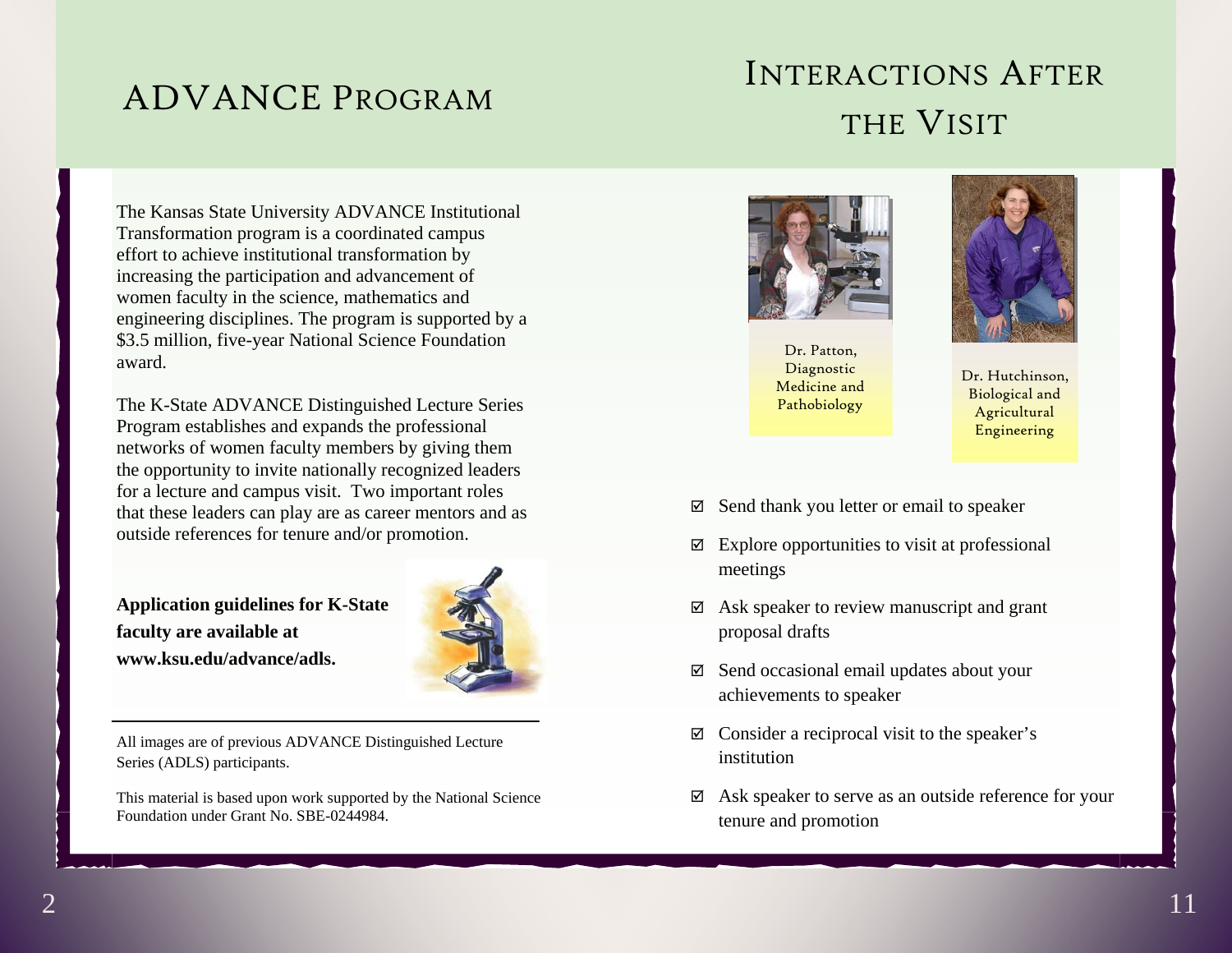## DURING THE VISIT

### $\boxtimes$  Consider discussing with speaker

- Research interests
- Research techniques
- Teaching strategies
- Suggestions for journal manuscripts or grant proposals
- Potential collaborations
- Suggestions for future ADLS speakers
- Suggestions for your professional development
- Progress toward tenure and promotion
- Speaker's willingness to serve as mentor or reference for you
- Speaker's career path/mentors



Dr. Von Ohlen, Biology

- ; Preserve your one-on-one time with speaker
- $\boxtimes$  Cancel as many of your normal activities as possible
- $\boxtimes$  Arrange for speaker to visit with others during times you are not available



# CHOOSING A SPEAKER

Dr. Nancy Hopkins, Professor of Biology, MIT, 2004

- $\boxtimes$  Possible sources for identifying appropriate speakers:
	- Ph.D. supervisor
	- Department Faculty
	- Department Head
	- National Academy of Science membership list
	- Professional Society websites or membership lists
	- Lists of national award winners for research or teaching
	- Alumni/ae in industry
	- Conferences, professional society meetings
- $\boxtimes$  Learn more about potential speakers by reviewing their websites
- $\boxtimes$  Determine the benefits of interaction with each potential speaker
- $\boxtimes$  Obtain input from department head and others on choice of speaker(s)
- $\boxtimes$  Decide who to invite and inform department head of final choice
- $\boxtimes$  Submit application to ADVANCE program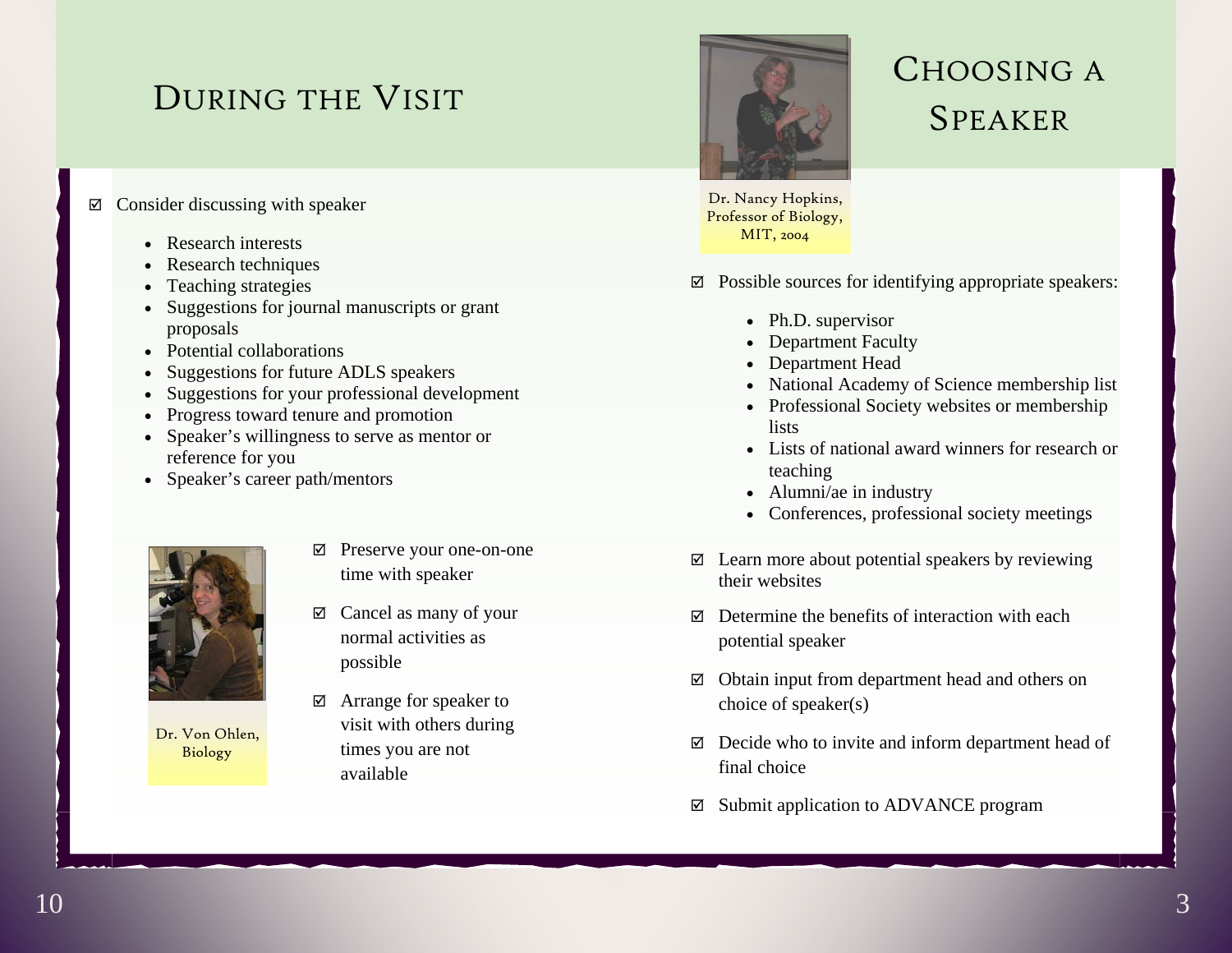### ISSUING THE INVITATION

- $\boxtimes$  Possible avenues for contacting the speaker (your choice!!)
	- Email to arrange a phone call
	- Email that includes the invitation
	- Phone call
	- Letter
- $\boxtimes$  Items to include in correspondence
	- Information about the ADVANCE Distinguished Lecture Series (ADVANCE website language can be used)
	- Importance of their visit to your career development (why you want them to come)
	- Information about K-State/your department
	- Audience composition for seminar
	- General timeframe for visit (at least one semester in advance)
	- Brief list of events as part of the visit
	- Reimbursement/honorarium information
- $\boxtimes$  Logistics related to invitation
	- Give enough lead time when issuing an invitation (six months is not too far in advance of the visit)
	- Reschedule the visit if the speaker needs to cancel for some reason





Dr. Alfonseca, Mathematics

Dr. Passarelli, Biology

 $\boxtimes$  Try to schedule visit on Mondays or Fridays rather than midweek to facilitate

 $\boxtimes$  Allow speaker time prior to lecture for preparation (at least 30

 $\boxtimes$  Allow time for travel between meetings when arranging times

travel

minutes)

for events

schedule

 $\boxtimes$  Leave sufficient

and don't over

breaks in the schedule





Dr. Rayat, **Chemistry** 

Dr. Dubnicka, **Statistics** 





Dr. Bopp, Kinesiology

Dr. Ferguson, Biology

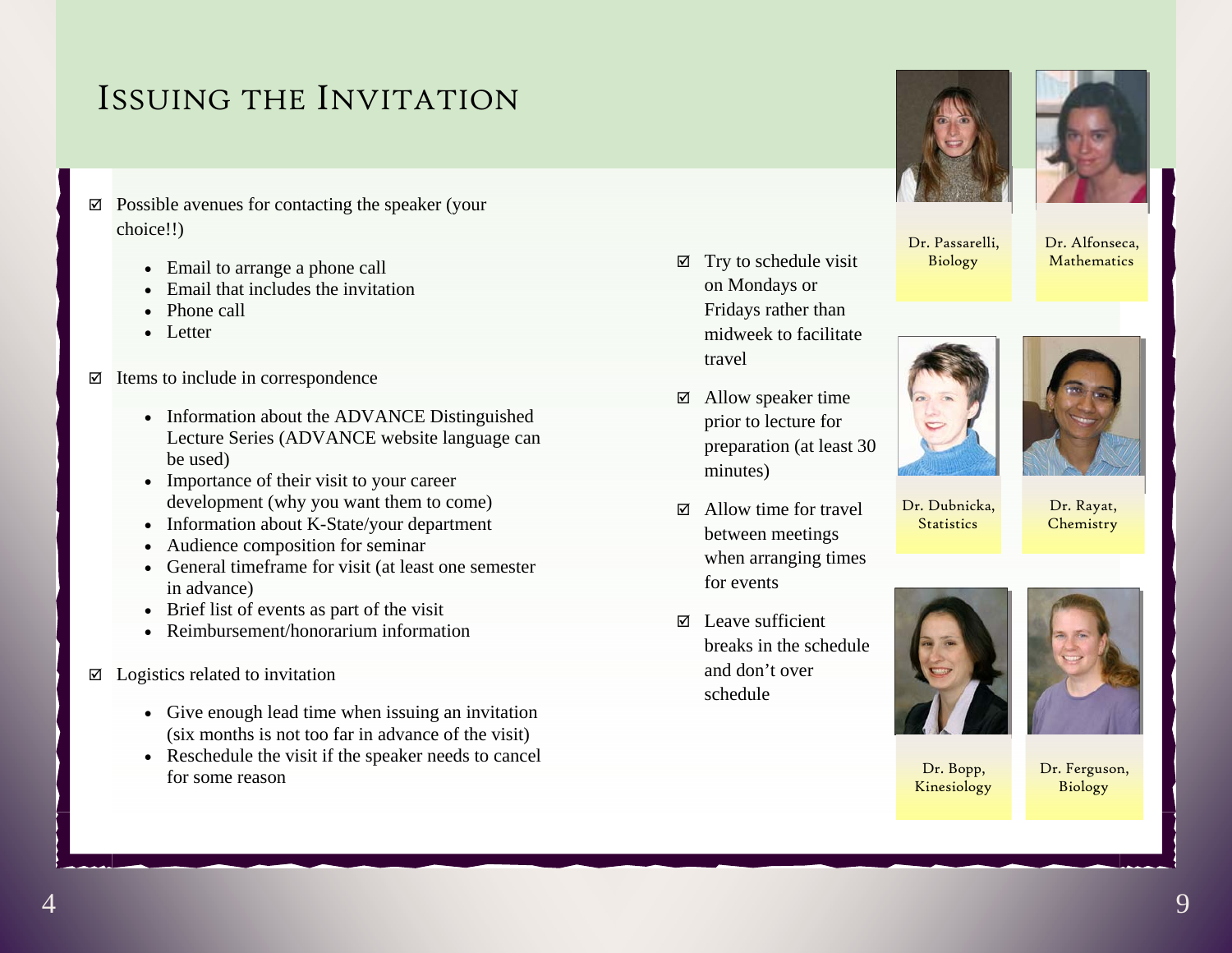# DEVELOPING THE ITINERARY

- $\boxtimes$  Schedule the seminar to allow maximum number of people to attend
	- Possibilities are normal department seminars, graduate student seminars, student professional society meetings, or class meetings
	- Select appropriate room for seminar (consider capacity and AV needs)
- $\boxtimes$  Other items to include in the itinerary as appropriate
	- Meetings with faculty colleagues individually or in small groups
	- Meetings with your post docs, graduate and undergraduate students
	- Visit(s) to your lab or research facilities
	- Guest lecture(s) in classes
	- Lecture $(s)$  to general public
	- Lunch with you and possibly others, such as students
	- Dinner with department head, dean, and others of your choice (Contact your Dean's Office to arrange payment of the evening meal)
- $\boxtimes$  Schedule one-on-one time for yourself with speaker during visit (both formal and informal; at least one to two hours)







Dr. Korten, Mathematics Dr. Anthony, Chemical Engineering

Dr. Dille, Agronomy

- $\nabla$  Honorarium
	- Discuss with department colleagues how honoraria are typically handled in your discipline
	- Determine if there is a standard honorarium amount
	- Determine when in the invitation process to inquire about the honorarium amount or when to notify the speaker of your department's standard rate



Dr. Payne, Diagnostic Medicine and Pathobiology



Dr. Wang, **Statistics** 



Dr. Garrett, Plant Pathology